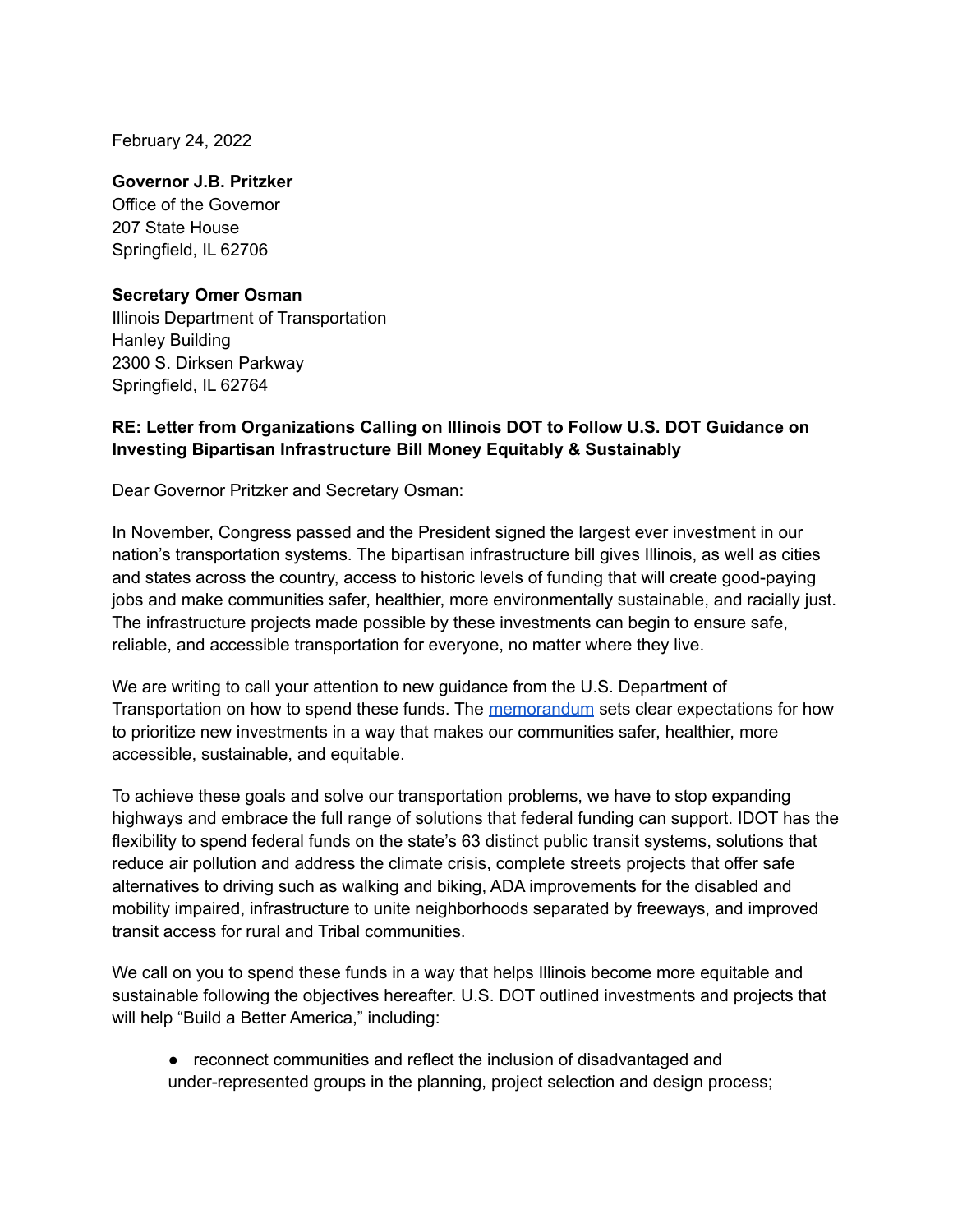● improve the condition, resilience and safety of road and bridge assets consistent with asset management plans (including investing in the preservation of those assets);

● promote and improve safety for all road users, particularly vulnerable users;

● make streets and other transportation facilities accessible to all users and compliant with the Americans with Disabilities Act;

● address environmental impacts ranging from stormwater runoff to greenhouse gas emissions;

● prioritize infrastructure that is less vulnerable and more resilient to a changing climate; and

● future-proof our transportation infrastructure by accommodating new and emerging technologies like electric vehicle charging stations, renewable energy generation, and broadband deployment in transportation rights-of-way.

We especially stress the importance of investing in public transit systems. We know that abundant transit unlocks freedom of movement and dramatically increases access to opportunity. When people can count on the bus or train to get where they need to go, they can easily access jobs, education, medical care, culture, goods and services, and the daily life of their communities. They benefit from greater economic mobility and lower household costs. Transportation systems that maximize people's access to good transit are necessarily inclusive, without barriers linked to race, income, age, or ability. And because transit is resource-efficient and supports low-emissions neighborhoods, it's also an indispensable tool to prevent climate change, clean our air, and protect public health. It is also important to develop "first mile/last mile" connections to transit to further encourage active transportation and reduce reliance on motor vehicles.

Today our transportation systems fall short of what's needed to build healthy, thriving, economically resilient communities. The U.S. Environmental Protection Agency reports that "Greenhouse gas (GHG) emissions from transportation accounts for about 29 percent of total U.S. greenhouse gas emissions, making it the largest contributor of U.S. GHG emissions." Racial bias in historical transportation policy resulted in freeways carrying polluting cars and trucks through historically marginalized neighborhoods. This resulted in perpetuating racial, income and health inequities, limiting economic opportunity, hastening catastrophic climate change, and exacerbating chronic disease adding to disparate health outcomes for those communities.

You have a historic opportunity to change the status quo of transportation planning to build good zero emissions public transit systems and construct infrastructure for safe walking and biking that meets the needs of communities of all sizes around Illinois. All Americans need a transportation system that is: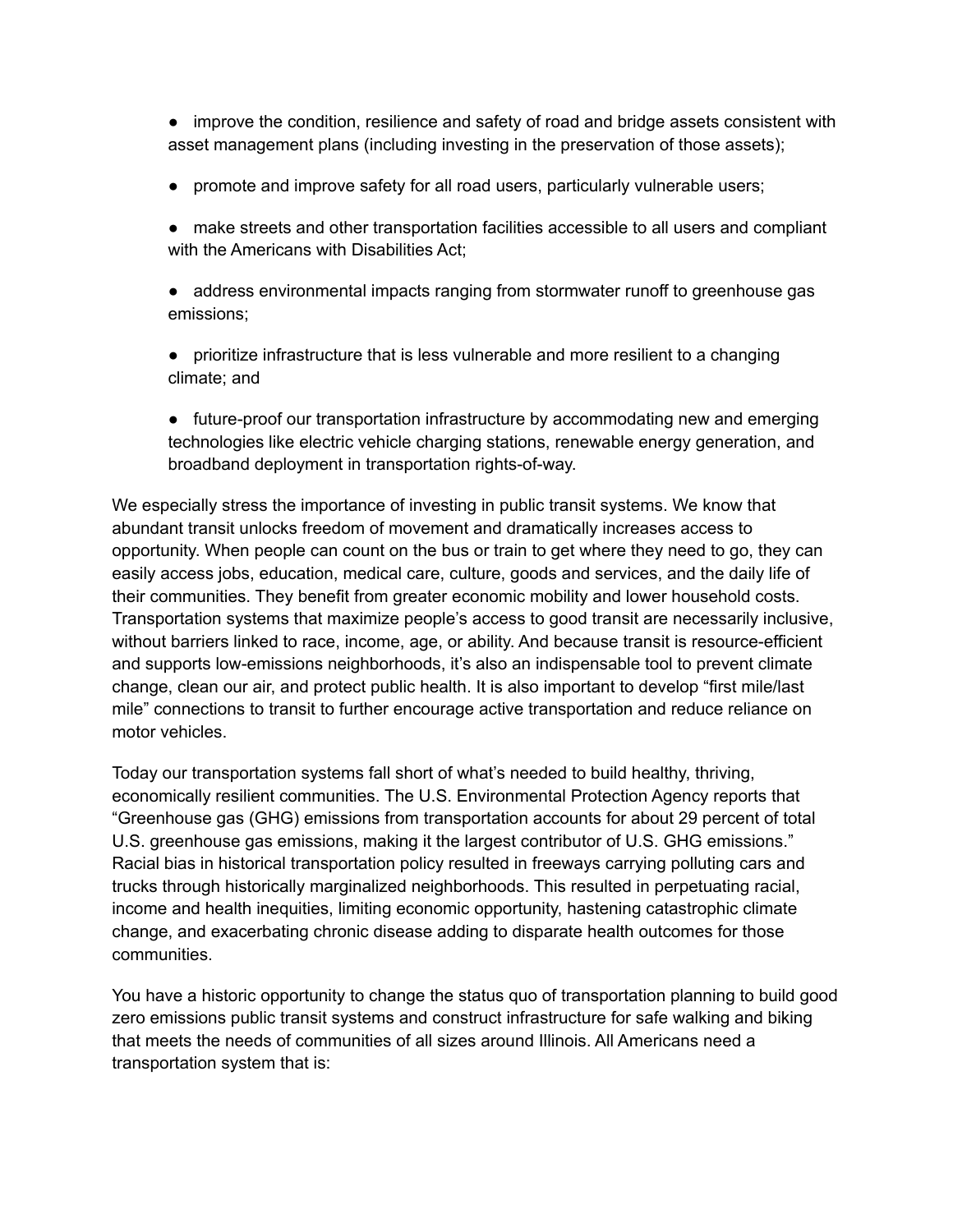● **Equitable.** America's car-based transportation system erects barriers to mobility that reinforce long term social inequities. Investments should remove these barriers and prioritize the needs of Black, Brown, and Indigenous people, people with low incomes, and people with disabilities.

● **Sustainable.** The transportation sector is the number one emitter of greenhouse gasses in the U.S. To avert severe climate change, public transit use and active transportation (biking and walking) must increase. Investments should expand access to good zero emissions bus and train service, as well as bike/pedestrian infrastructure, so that people can easily make the switch from cars to transit and other sustainable modes of transportation.

● **Economically productive.** As cities and rural communities alike recover from the pandemic, ensuring people have safe and reliable ways to get to work, school, and shopping is critical. Investments should make service more abundant, frequent, fast, and reliable to increase economic opportunity and productivity. Improving public transit also generates more good paying jobs operating, maintaining, and supplying transit systems.

● **Safe and accessible.** Many factors in addition to scarce service limit access to transit, including dangerous streets, discriminatory policing, and the lack of elevators at stations. Busy arterial roads, high traffic speeds, and the lack of sidewalks, side paths and other facilities additionally make traveling on foot or by bike unsafe and challenging for many people. Investments should eliminate the full range of limitations and achieve broad-based safety and universal access.

● **Affordable.** Access to transit should never be contingent on one's ability to pay. Investments should establish programs that provide fare relief for all who need it.

As you work with the General Assembly to finalize the state's budget and capital plan, and the five years of funding from the IIJA, we strongly urge you to follow the U.S. Department of Transportation's guidance for investing these new federal dollars to build better public transit and a transportation system that works for all Illinoisians.

Sincerely,

Access Living

Active Transportation Alliance

Austin Coming Together

Bike Peoria

Bike & Walk Des Plaines

Bike Walk Oak Park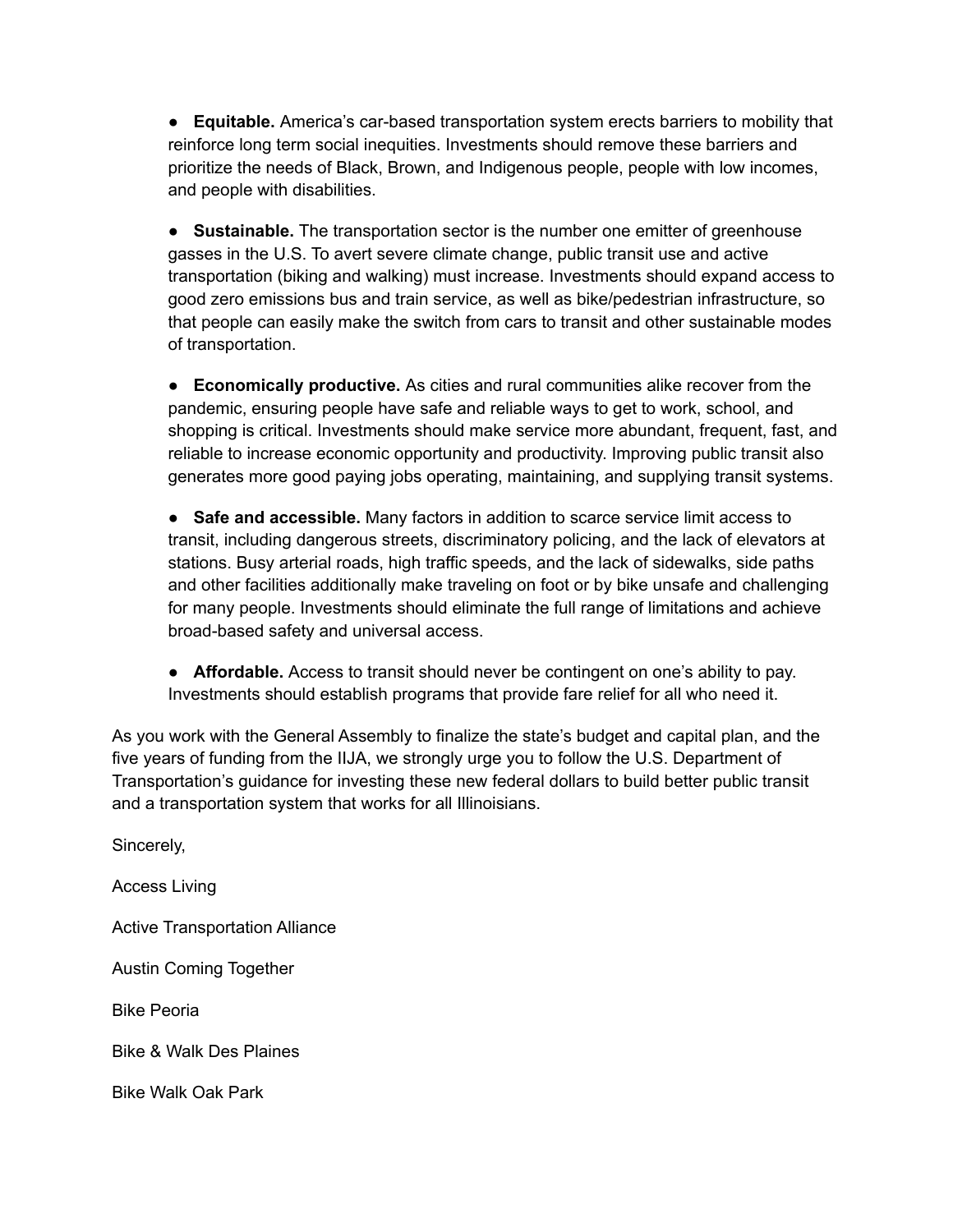Center for Neighborhood Technology Champaign County Bikes Chicago Area Tandem Society (CATS) Chicago Heights Bicycle and Pedestrian Resource Center Citizens' Greener Evanston/Go Evanston Climate Reality Project: Chicago Metro Chapter Coalition for a Better Chinese American Community (CBCAC) Community Organizing and Family Issues Consortium to Lower Obesity in Chicago Children (CLOCC) Chicago United for Equity (CUE) Cycle Brookfield The Equiticity Racial Equity Movement Elgin Community Bikes Elmhurst Bicycle Club Environmental Law & Policy Center Evanston Transit Alliance Fox Valley Bicycle & Ski Club Friends of Big Marsh Friends of the East Branch DuPage River Trail Go Green Glen Ellyn Go Green Highland Park Go Green Illinois Go Green Wilmette Illinois Environmental Council